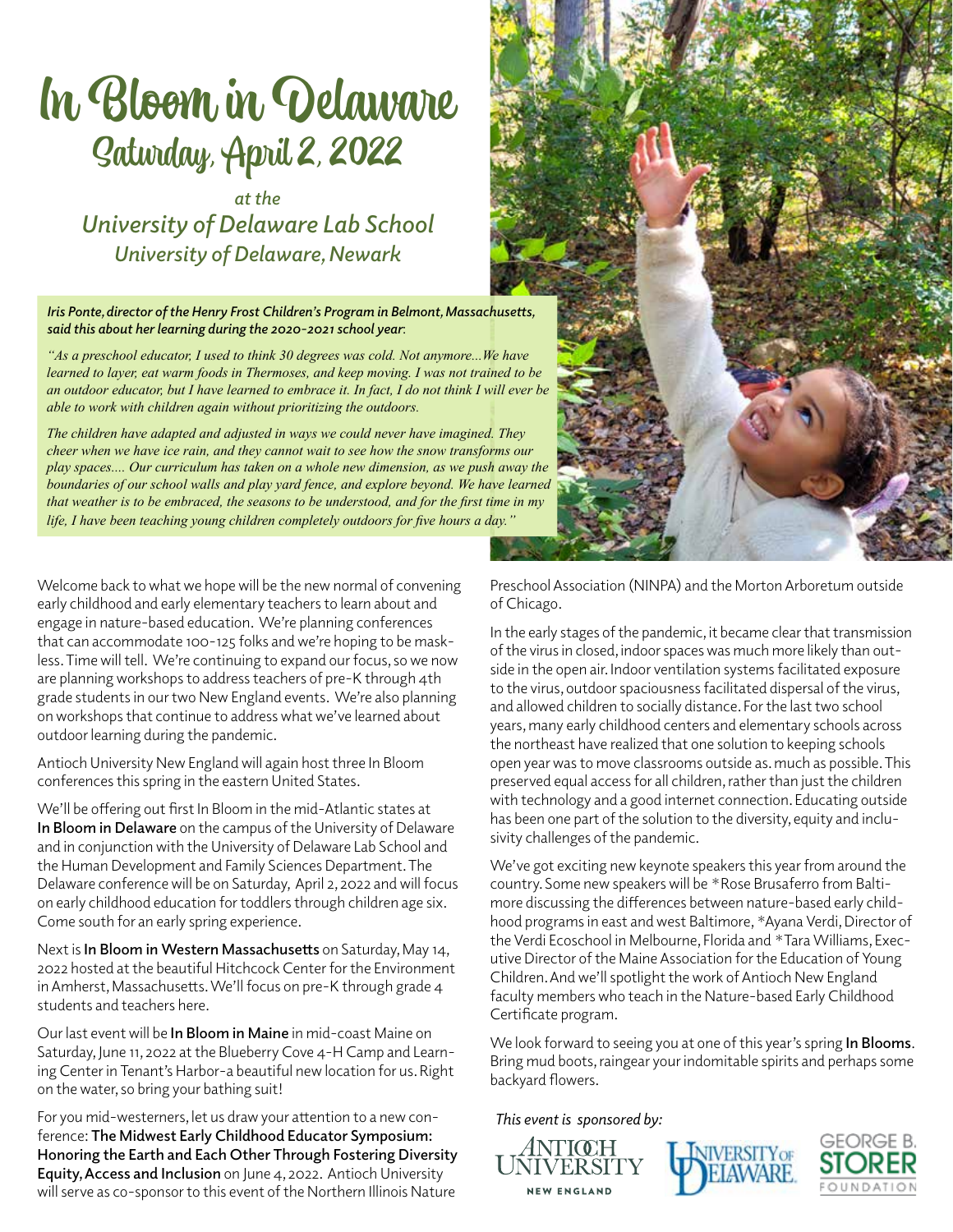## Structure for the Day

| $8:30$ am-9:00 am    | <b>Registration Opens</b> |
|----------------------|---------------------------|
|                      | Workshop sign-ups         |
|                      | Morning refreshments      |
| $9:00$ am- $9:15$ am | <b>Opening Circle</b>     |
| 9:15 am-10:15 am     | Morning Keynote           |
| 10:30 am-Noon        | Morning Workshops         |
| Noon-12:45 pm        | Lunch                     |
|                      | Inside-Outside network    |
| 12:45 pm-1:45 pm     | Afternoon Keynote         |
| 1:45 pm - 2:15 pm    | Travel to UD Lab School   |
| $2:15$ pm-3:45 pm    | Afternoon Workshops       |
| 3:50 pm-4:00 pm      | <b>Closing Cirice</b>     |
| 4:00 pm -4:30 pm     | Tours of UD Lab School    |

### Morning Keynote

### **Connecting Children to Nature: Teachers as Catalysts**

*Ellen Doris, Ed.D. Core Faculty, Education Department, Antioch University New England, Keene, NH*

Children construct their own knowledge of the world and how it works as they forge relationships with their surroundings and

communities. Try as we might, adults can't make the connections for them! What is the teacher's role in this discovery process? A close look at the evolution of place-based investigations carried out by young children will illuminate how teachers can support children's experience and deepen their understanding of the natural world, highlighting the choices teachers make as facilitators and catalysts.

Ellen Doris is a core faculty member and directs the Nature-based Early Childhood Certificate programs in the Education Department at Antioch University New England. She has been an early childhood and elementary teacher in schools, museums and outdoor education programs. Her books include *Doing What Scientists Do*, for teachers, and *The Real Kids/Real Science Series*, for children**.**

## Morning Workshops

### **Montessori Outdoors in the DC area Metro Montessori Schools**

### *Amy Beam, Nature Educator at Beyond the Walls/Kids Love Nature, Gaithersburg, MD*

Maria Montessori recognized the value of children's time spent in nature and she ceaselessly promoted it. She endeavored to create sensorially-rich materials for the classrooms while constantly acknowledging that one could never replicate the sensorial richness of the natural world. This workshop will focus on how we apply her philosophies in the outdoor spaces that we use and how that enhances the learning that takes place indoors in the classrooms. We will be using common materials that can be gathered in most outdoor environments. Applicable for all early childhood educators, not just Montessori teachers.

### lemnos.

**Morning keynote, morning workshops, lunch and afternoon keynote** will take place at **Audion at STAR Tower** on the University campus. Then conference attendees will drive themselves or ride a shuttle to the **University of Delaware Lab School** for the **afternoon workshops**. Directly after the conference closing, **a tour will be available** of the Lab School facilities. Shuttles will return to the main campus before and after the tours.

### Morning Workshops

### **Art with Young Children Outdoors**

*Jamie Diemidio, Assistant Pre-K Teacher & Preschool/Pre-K Art Teacher, Wilmington Friends School, Wilmington DE*

Outdoor art for children is meant to develop their expression, intuition, sense of adventure and independence through exploring the boundless materials we can find in our natural surroundings. We provide opportunities for children to be able to seamlessly connect between education and art. A project-based approach allows children to discover ways to build and make art materials through the seasons, and this contributes to their self-expression and confidence. Together, we will make ink pens, use handmade paper, natural ink and mud paint to delve into the natural art process. Resources and art recipes will be provided as well so you can practice with your students!

### **Exploring Ecological Identity: Using Nature to Define Us**

*Rose Brusaferro, Ph.D. Sustainability Education, Environmental Education Consultant, Baltimore, MD*

Ecological identity is a fascinating concept that can be leveraged by nature-based ECE programs to help teachers and administrators frame the importance of connecting children to nature. This concept is influenced and illustrated by the way children play outdoors. In this workshop, you will experience the ways in which children at a forest preschool in Baltimore City displayed indicators of developing ecological identities. Participants will learn how to assess child-nature relationships in the context of biophilic values through handson activities and collaborative group exercises.

### **(Re)connecting Black, Indigenous, and People of Color to Land and Nature**

### *Atiya Wells, RN, Founder and Executive Director, Backyard Basecamp, Baltimore, MD*

*Nature is all around us. Sometimes we have to be shown where and how to look.* While learning more about our natural world, Atiya often noticed that she was one of the few Persons of Color in the room. By diving into research and history, she learned that ancestral wounding and historical trauma are key players in the lack of diversity in nature-based programming. She has since dedicated her time to slowly (re)introducing her community to nature by starting in their own backyards and embarking on a journey into the many wild spaces across Baltimore. This workshop will focus on the importance of equity in greenspace design, intergenerational creation, cultural relevance, and community cultivation. In their BLISS Meadows project, Backyard Basecamp has reclaimed 10-acres of vacant land in their neighborhood to be used as a place for urban farming, environmental education, and community green space in Baltimore City.

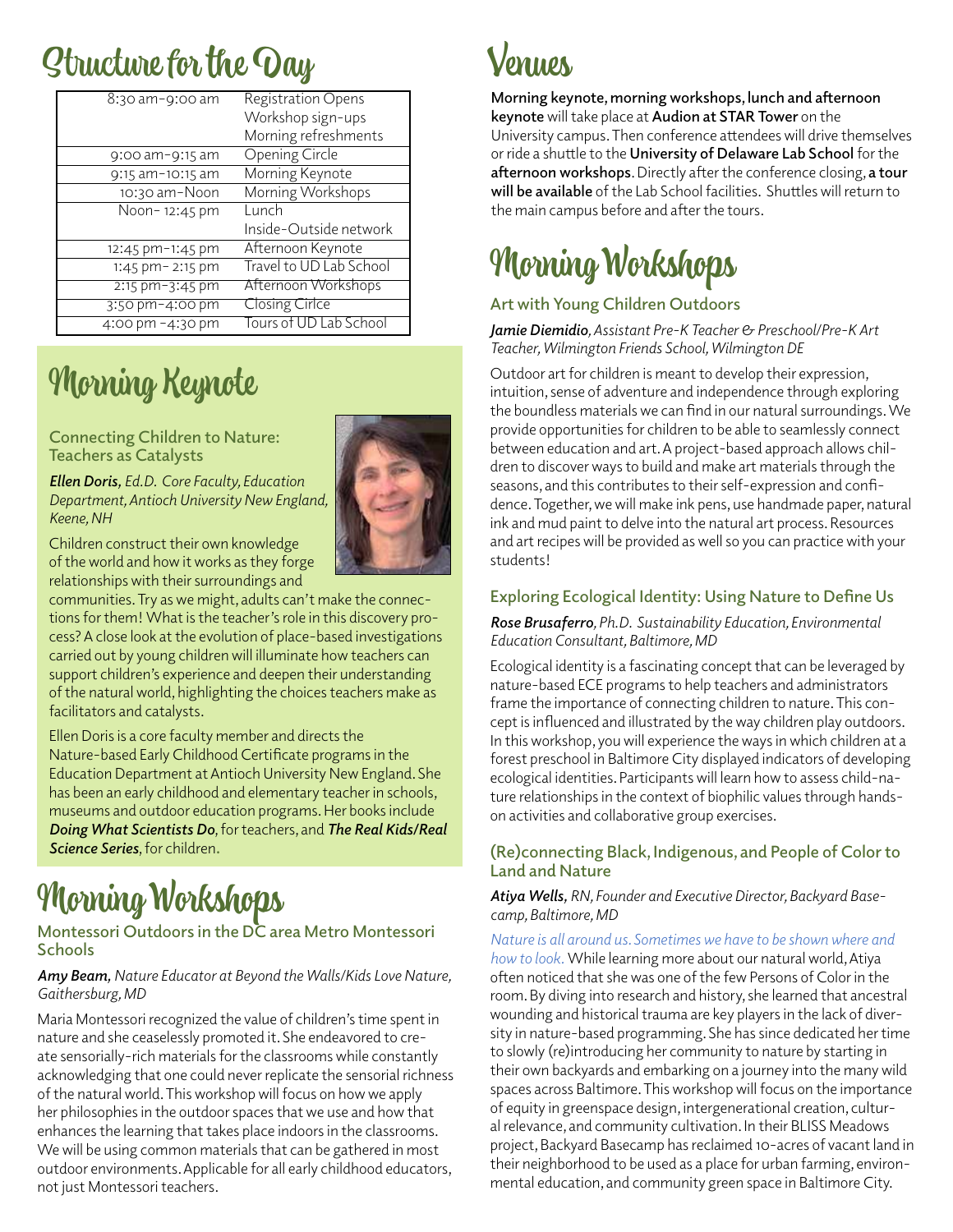## Morning Workshops

### **Just Add Nature: Forest Days in Philadelphia K/1 Public School Classrooms**

*Monica Wiedel-Lubinski, Executive Director, Eastern Region Association of Forest and Nature Schools (ERAFANS), Baltimore, MD*

#### *Susan Chlebowski, and Brianne Good, ERAFANS Forest Days Facilitators at Lingelbach Elementary School in Philadelphia, PA*

Nature is a critical component of all educational journeys, including those of students in urban public schools. By working closely with public school teachers and administrators, it is possible to craft a weekly outdoor learning program that works with the nuanced needs of each specific school community. Join us as we dig into what we have learned this year about working with students and staff, curricular connections, speaking the language of public education, and much more.

### **Raising Readers and Writers Outdoors? No Problem!**

#### *Anne Stires, Affiliate Faculty, Antioch University, Keene, NH Educational Consultant and Founder, Juniper Hill School, Alna, ME*

Early literacy exposure happens in a multitude of ways in early childhood programs. Children develop speaking and listening literacy with puppetry, storytelling, mud kitchen play and performances. We cultivate writing literacy with nature journals and daily personal journals. We support reading literacy by having a library that can be out in nature, reading aloud twice a day, sending book bags home each week with predictable/interest books for students to read to their families, establishing reading partners in other classes, and making stories about adventures which children can then read aloud to others. Learn from one school's experience with providing rich literacy experiences and establishing a program that occurs both outdoors and in warming spaces. Somewhat geared to teachers of 4-6 year old children.

## Punch

We enjoy treating you to a tasty and healthy lunch. During the lunch hour, Liza Lowe and other regional coordinators will update you on Inside-Outside chapters. There are now more than a dozen **Inside-Outside**  chapters of nature-based educators in New England, the mid-Atlantic states and across the country. Learn how to join or start one. Contact Liza Lowe at elowe@antioch.edu.



## Afternoon Keynote

### **Concrete and Katydids: Exploring Nature Just Off the City Sidewalk**

### *Rose Brusaferro, Ph.D. Sustainability Education, Environmental Education Consultant, Baltimore, MD*

Given the high concentration of people living in cities across the U.S., it is worthwhile to discuss the nuances of connecting children and their families to nature in urban environments. In Baltimore City especially, nature-based early childhood programs involve strategic partnerships with parks to establish safe outdoor spaces where children can play and grow. Urban ecology offers unique outdoor experiences that show children the dynamics of human-nature relationships, such as when tree roots push up through asphalt or heavy rainfall leads to flooding. Rose will share the recurring themes from her case study of Wild Haven Forest Preschool in west Baltimore that informed the way she developed the Fox and Heron Early Childhood Outdoor Education program for BLISS Meadows on the east side of town.

*Rose Brusaferro, Ph.D. has worked as an environmental education practitioner and research scientist in the Baltimore area for ten years. With roles ranging from nature birthday party leader to Director, she specializes in formally observing and documenting children's nature play in order to show how their time outdoors influences their relationship to nature. She now offers environ-*



*mental education consultation services to nonprofits and government entities, including teacher training, program and curriculum development, and lectures. She teaches mentored courses for Prescott College and serves as a peer reviewer for the Journal of Sustainability Education.*

## Af ternoon Workshops

at the University of Delaware Lab School



*Photographs used with permission, University of Delaware Lab School*

### **Letting Go and Letting Kids Be Free**

*Katie Pollock, Master Teacher, and Monica Shire, Master Teacher, University of Delaware Lab School, Newark, DE*

Have you ever stepped back and marveled at what young children come up with as they play in the woods? Their ideas, creativity, conversations, and joy fill the air in a way that is unparalleled to a traditional indoor school setting. Nature-based education encourages deep learning by embracing children's desire to discover with and in nature. Children meaningfully experience connections to the natural world and to themselves when given the time and space. Participants will be led through a process to breathe new life into their own teaching practices allowing them to "Learn to Let Go." Being challenged to experience risk themselves, participants will gain perspectives that they can then take into their programs to stimulate change.